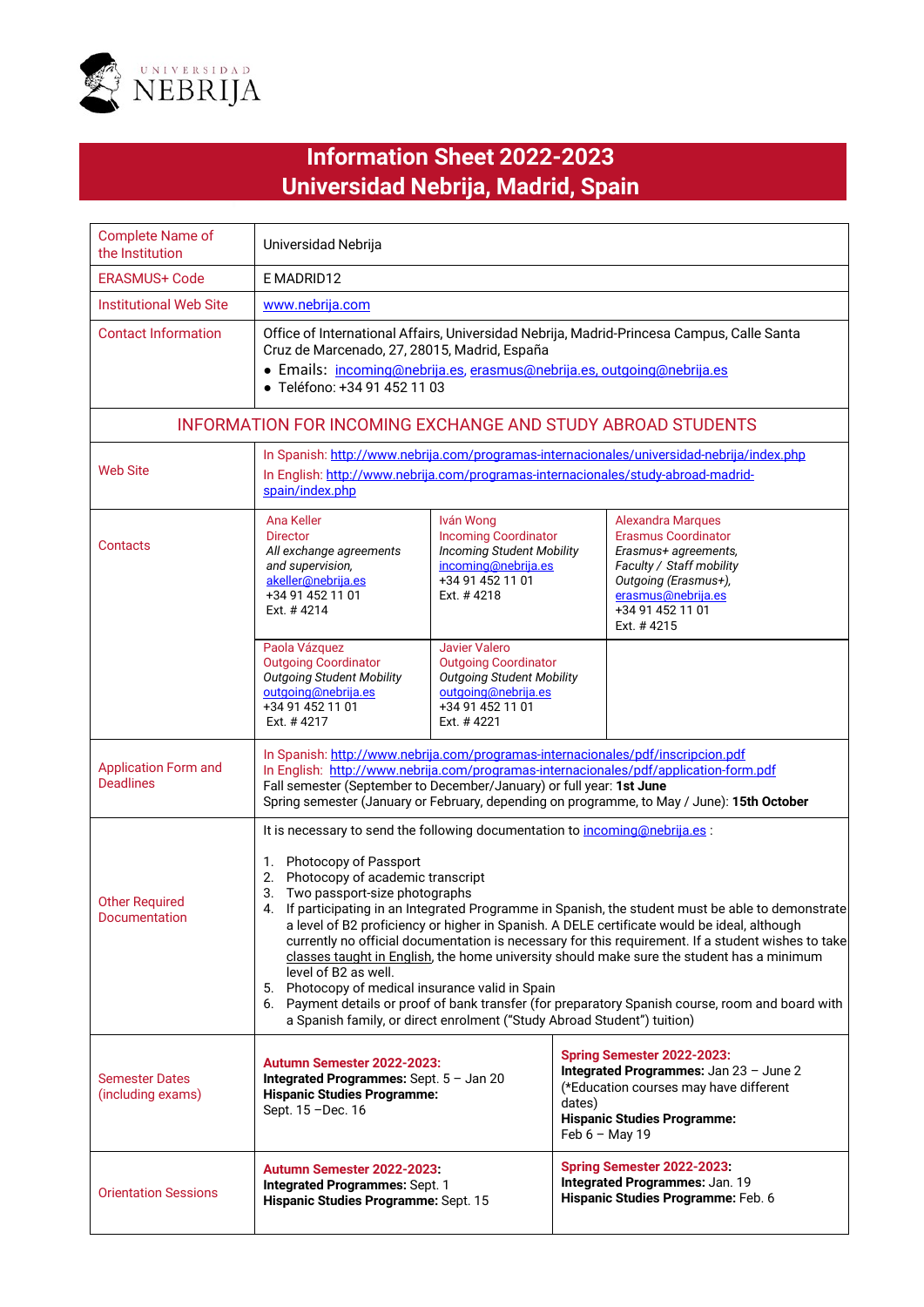

| <b>Course Listings and</b><br><b>Descriptions</b>                     | Integrated Programmes: Online for a general overview, please write to incoming@nebrija.es for<br>updated listings. Final timetables and class codes each semester are only provided to students<br>approximately one month before start of studies, during the process of auto-enrollment.                                                                                                                                     |                                                                                                    |  |
|-----------------------------------------------------------------------|--------------------------------------------------------------------------------------------------------------------------------------------------------------------------------------------------------------------------------------------------------------------------------------------------------------------------------------------------------------------------------------------------------------------------------|----------------------------------------------------------------------------------------------------|--|
|                                                                       | Hispanic Studies Programme: Available online in case of not being able to travel to Madrid,<br>please write to incoming@nebrija.es for more information. Final timetables and class codes<br>each semester will be provided to students by the personnel from the Hispanic Studies Center<br>one or two weeks before the start of studies                                                                                      |                                                                                                    |  |
| <b>Other Helpful Information</b>                                      | General Visa Information: https://www.nebrija.com/en/international-programmes/study-abroad-<br>madrid-spain/visa.php<br>General Health Insurance Information: http://www.nebrija.com/programas-<br>internacionales/study-abroad-madrid-spain/health-insurance.php                                                                                                                                                              |                                                                                                    |  |
|                                                                       | Important: The Office of Internacional Mobility is not responsible for delays in the processing<br>of student visas as a result of students having either requested appointments late with the<br>Consulate or having handed in their application documentation to us passed the deadline for<br>each semester.                                                                                                                |                                                                                                    |  |
| Language of Instruction                                               | Spanish; some courses available in English. Please note: Minimum level of B2 in Spanish<br>(according to the CEFR) required to study in Spanish in the Integrated Programmes. Due to high<br>demand, placement in English-language taught courses may not be guaranteed. (If a student<br>wishes to take classes taught in English, the home university should make sure the student has<br>a minimum level of B2 in English.) |                                                                                                    |  |
|                                                                       | No minimum level of Spanish required for the Hispanic Studies Programme.                                                                                                                                                                                                                                                                                                                                                       |                                                                                                    |  |
| Programme<br>Information and<br><b>Course Selection</b>               | Students must choose one of the following Integrated Programmes:<br>• Social Sciences (PICS)<br>• Communication Sciences (PICC)<br>· Polytechnic School (PIEPS)<br>• Arts and Letters (PIAL)                                                                                                                                                                                                                                   |                                                                                                    |  |
|                                                                       | Or, they may choose to participate in the Hispanic Studies Programme (PEH).<br>Students may choose courses from within the same programme. Please see our Application<br>Form for more information.                                                                                                                                                                                                                            |                                                                                                    |  |
| About our new<br>"hybrid" methodology                                 | Implemented as a response to the start of the COVID pandemic, this system is now only<br>activated temporarily or for certain courses on an exceptional basis (according to<br>considerations made by the Faculty in question).                                                                                                                                                                                                |                                                                                                    |  |
|                                                                       | In general, the learning methodology in Nebrija requires face-to-face physical presence<br>on campus, although this can be complemented with virtual material provided through<br>the Blackboard Ultra online platform.                                                                                                                                                                                                        |                                                                                                    |  |
| <b>Optional Preparatory</b><br><b>Spanish Course</b><br>Information * | <b>Hispanic Studies Programme Preparatory</b><br>Spanish course: 1 Sept. - 14 Sept.                                                                                                                                                                                                                                                                                                                                            | <b>Hispanic Studies Programme Preparatory</b><br><b>Spanish course:</b> $9$ January - $3$ February |  |
| *Only for students<br>studying PEH or PSP<br>programmes               | Cost: 395€ + 70€ administration fee<br>Credits Awarded: 6 ECTS                                                                                                                                                                                                                                                                                                                                                                 | Cost: 780€ + 70€ administration fee<br>Credits Awarded: 12 ECTS                                    |  |
| <b>Study Abroad</b><br><b>Student Tuition</b><br>Fees                 | For fee-paying "Study Abroad" students coming from Partner universities, we offer a discount of<br>20 percent on tuition fees. Therefore, the tuition cost for 2022-2023 is 3.756€ (per semester with<br>discount) + 70€ registration fee = 3.826€ TOTAL                                                                                                                                                                       |                                                                                                    |  |
|                                                                       | The deadline to receive payment is June 15 <sup>th</sup> (Fall semester) and October 30 <sup>th</sup> (Spring<br>semester). Kindly send a copy of the proof of bank transfer directly to<br>administracionalumno@nebrija.es with a copy to incoming@nebrija.es.                                                                                                                                                                |                                                                                                    |  |
| <b>Other Fees</b>                                                     | All students participating in a preparatory Spanish course are responsible for the<br>corresponding fee. Additionally, all students are responsible for typical non-tuition expenses<br>(personal expenses, housing, textbooks, etc.).                                                                                                                                                                                         |                                                                                                    |  |
|                                                                       |                                                                                                                                                                                                                                                                                                                                                                                                                                |                                                                                                    |  |